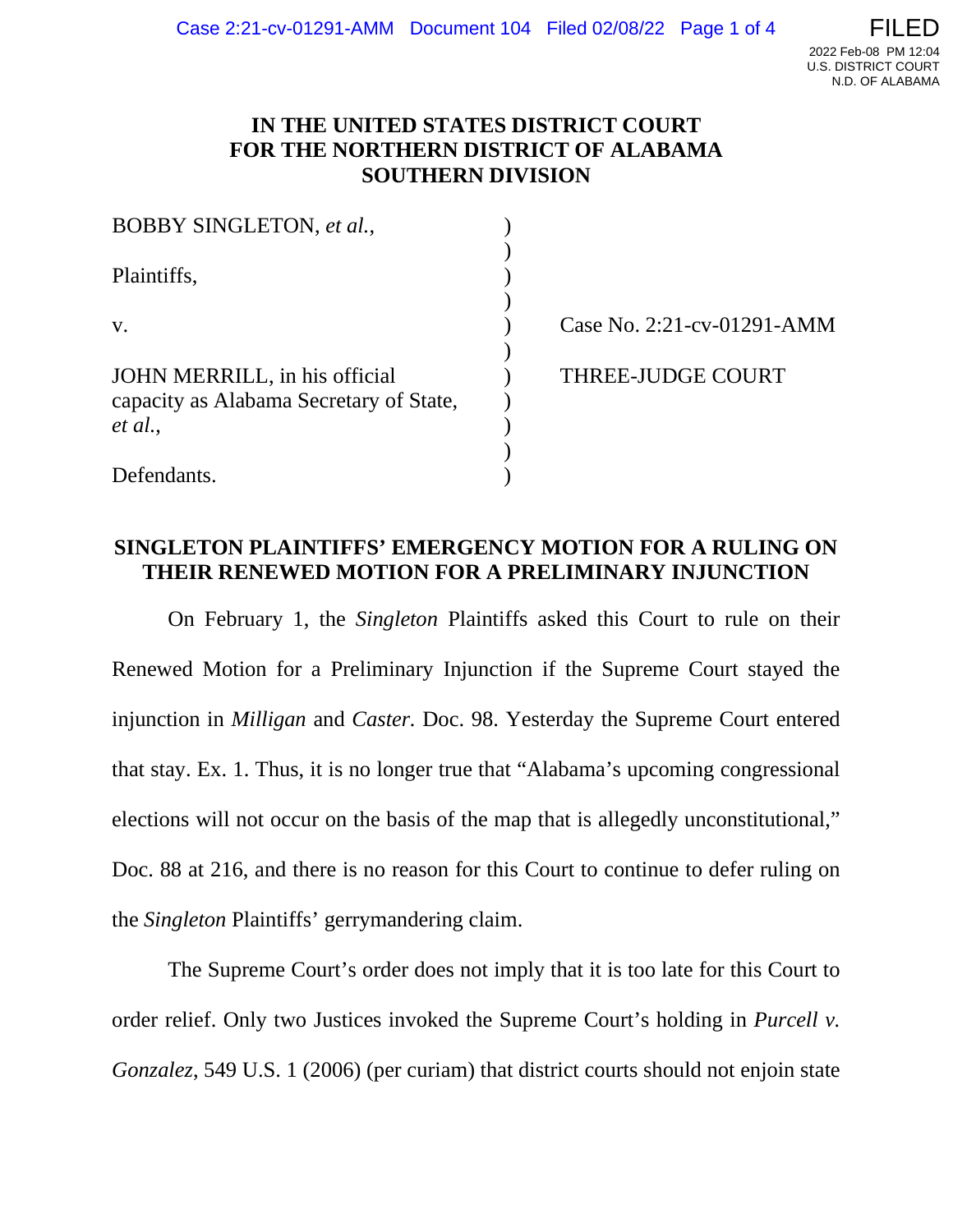### Case 2:21-cv-01291-AMM Document 104 Filed 02/08/22 Page 2 of 4

election laws in the period close to an election; the other three Justices who voted for a stay declined to join their concurring opinion. Moreover, the two-Justice concurrence stated,

the *Purcell* principle thus might be overcome even with respect to an injunction issued close to an election if a plaintiff establishes at least the following: (i) the underlying merits are entirely clearcut in favor of the plaintiff; (ii) the plaintiff would suffer irreparable harm absent the injunction; (iii) the plaintiff has not unduly delayed bringing the complaint to court; and (iv) the changes in question are at least feasible before the election without significant cost, confusion, or hardship.

Ex. 1 at 5. The *Singleton* Plaintiffs' gerrymandering claim and their proposed remedy satisfy all four criteria. First, it is undisputed that the district lines in the 2021 plan separate voters by race, Doc. 84 at 4–7, 10, and the Defendants' own arguments to the Supreme Court that racial gerrymandering is never appropriate apply in spades to the 2021 plan, Doc. 98 at 3–4. Second, this Court has already described the irreparable harm that voters will suffer if the 2022 election uses an unlawful map. Doc. 88 at 197–98. Third, the *Singleton* Plaintiffs did not delay at all, much less "unduly," in bringing their complaint to court. *Id.* at 203 n.13 ("The *Singleton* plaintiffs already had filed their lawsuit, but within hours of the Plan being signed by the Governor filed the amended complaint to address the enacted 2021 Plan."). Fourth, implementing the *Singleton* Plaintiffs' proposed remedy is feasible without significant cost, confusion, or hardship. When ordering that new districts be drawn under the Voting Rights Act, this Court examined the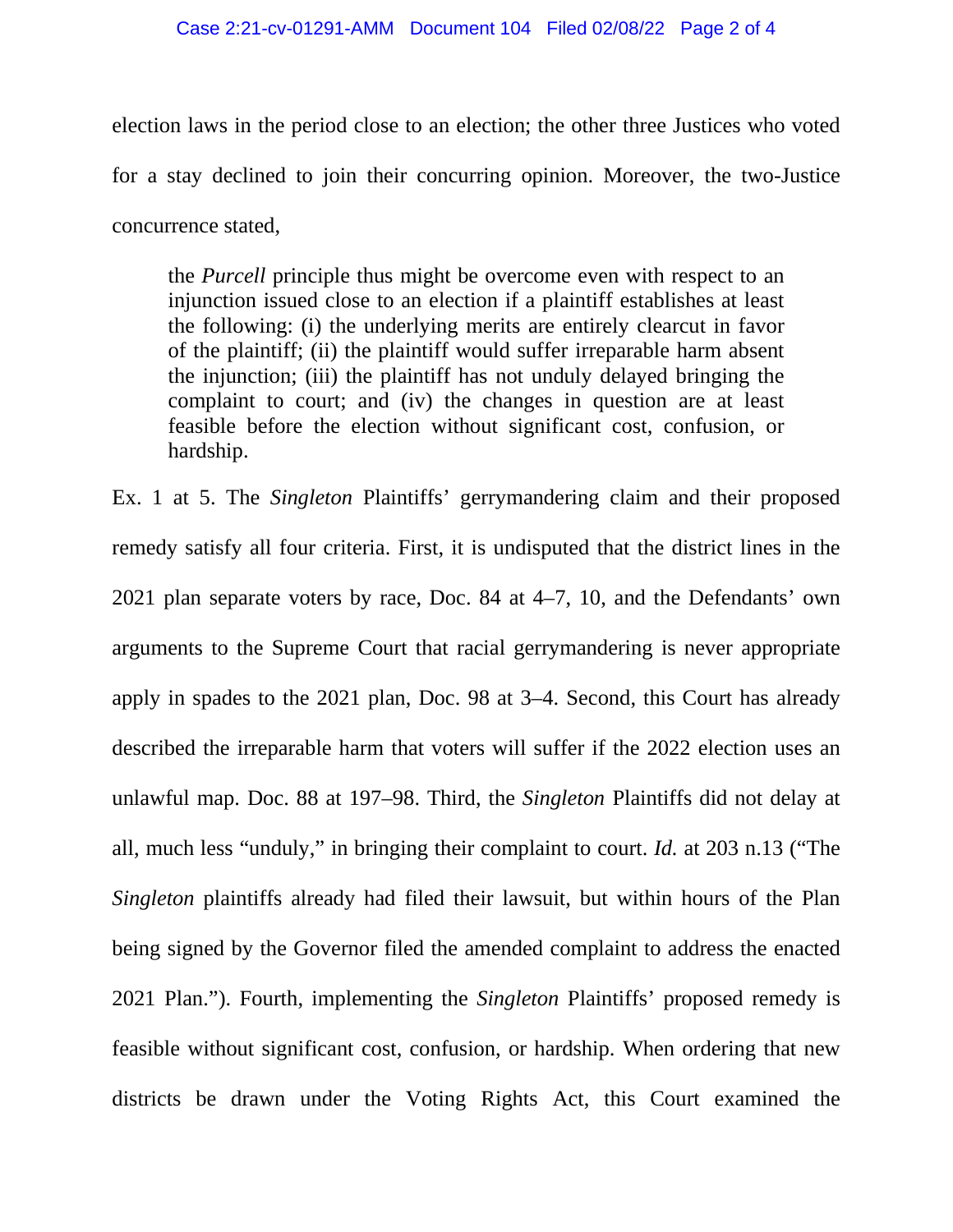#### Case 2:21-cv-01291-AMM Document 104 Filed 02/08/22 Page 3 of 4

Defendants' evidence on this point and found it wanting. *Id.* at 199–204; Doc. 93 at 27–34. The *Singleton* Plaintiffs' proposed remedial maps, all of which have been vetted by the Legislature's own mapping software, would be even easier to implement; at most, about 0.4% of the state's population would have to be manually assigned to a congressional district different from the one that covers everyone else in their county. Doc. 84 at 24–25.

### **CONCLUSION**

The *Singleton* Plaintiffs and this Court have been admirably diligent throughout this case. It would be a shame if the *Singleton* Plaintiffs and millions of other Alabamians must vote in patently unconstitutional districts without any review by this Court, making all that diligence count for nothing.

Dated: February 8, 2022 Respectfully submitted,

*/s/ James Uriah Blacksher* James Uriah Blacksher 825 Linwood Road Birmingham, AL 35222 Tel: (205) 612-3752 Fax: (866) 845-4395 Email: [jublacksher@gmail.com](mailto:jublacksher@gmail.com)

Joe R. Whatley, Jr. W. Tucker Brown WHATLEY KALLAS, LLP 2001 Park Place North 1000 Park Place Tower Birmingham, AL 35203 Tel: (205) 488-1200 Fax: (800) 922-4851